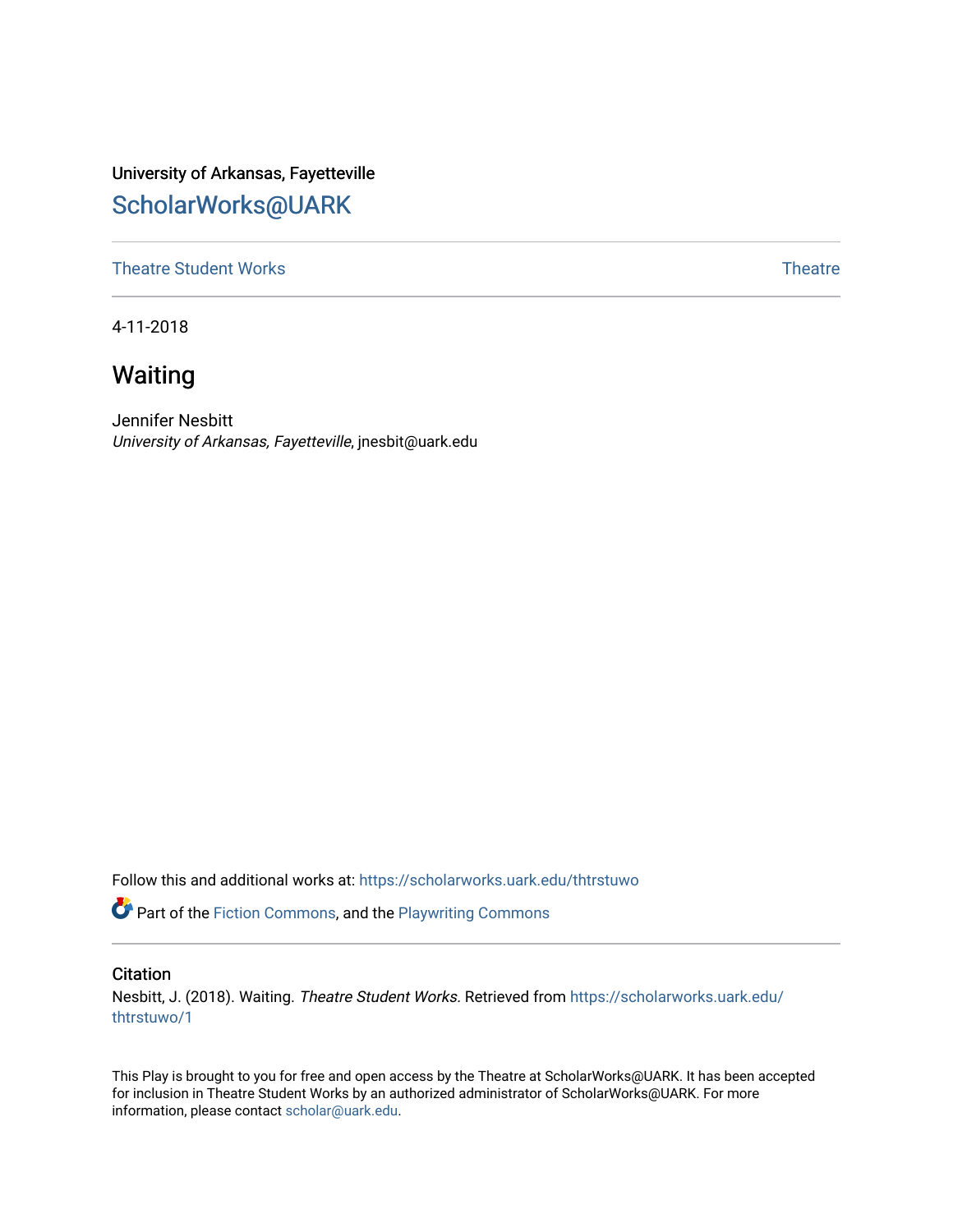## **Waiting**

A Ten-Minute Play

By: Jennifer Nesbitt

Jennifer Nesbitt

[jnesbit@uark.edu](mailto:jnesbit@uark.edu)

2018, Version 4/11/2018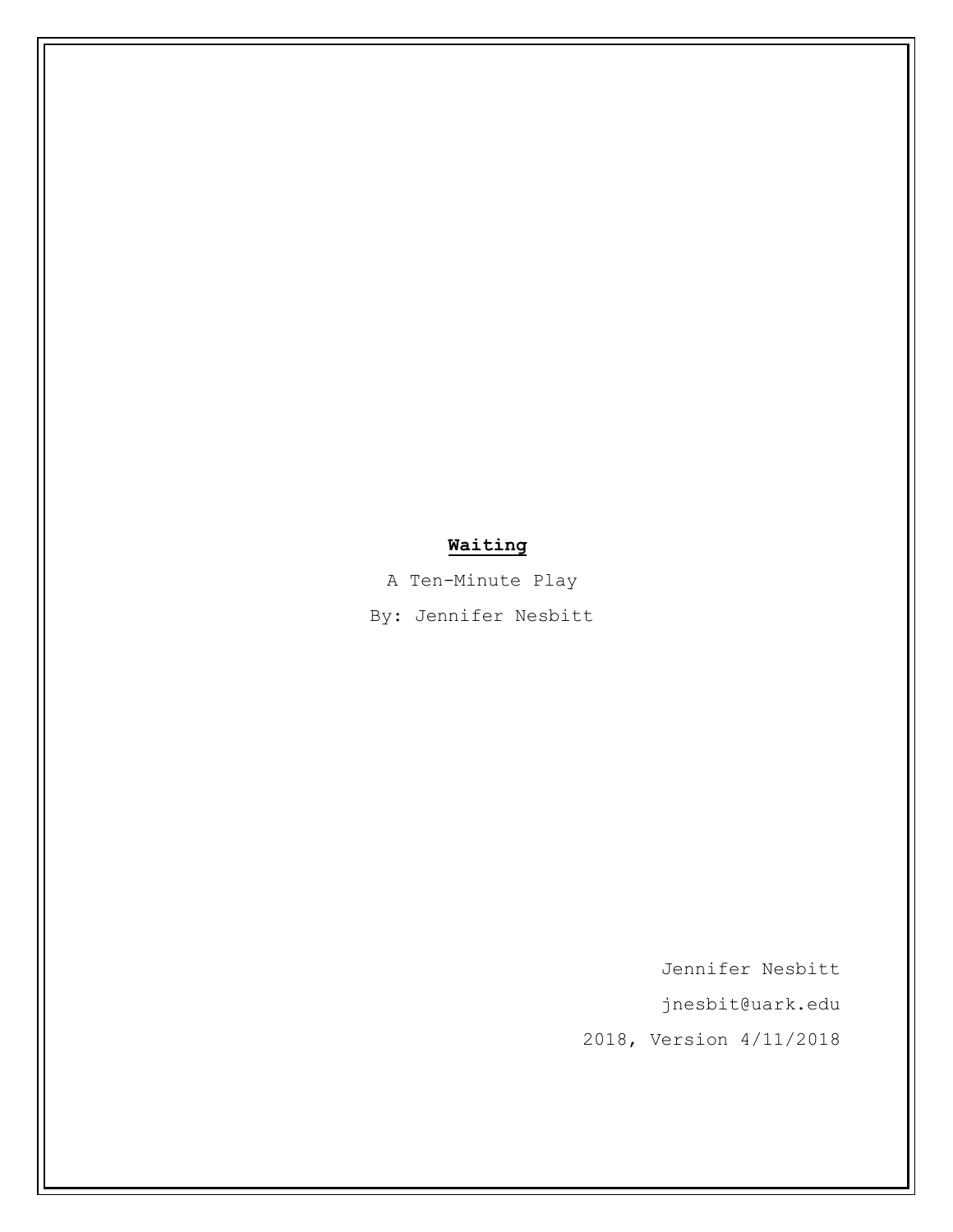The play *Waiting,* looks at two couples who are presently waiting for a next big thing, so much that they are taking for granted what is happening in the present and this causes conflict; evermoreso, when the one you're waiting for is not aware that you're waiting.

## Characters:

- **EZRA**: Joy's husband. Middle aged,45, Stocky, starting to lose his hair. Wears plaid and/or flannel shirts with suspenders, a belt, wrinkled khaki pants, eye glasses, a watch. Quick to become defensive with Joy, tends to be self-loathing, desperate, and constantly bitter with not reaching his ideal of success.
- **JOY:** Ezra's wife. 37, wears loose fitting/comfortable clothing, likes long, pocketed cardigans, flats. She's a chatterbox, tidy, Intelligent and most of the time overly patient with Ezra, until she's not. Feels like she's losing grips with her marriage, questioning Ezra's love, and trying desperately to hold it all together even though she wants to scream.
- **PHILIP:** Late Twenties, in long-term relationship with Chloe. Wears business casual: sweater on top of button up shirts and skinny tie, skinny slacks, low-top board casual canvas lace up shoes. Sets, and achieves, his long-term goals, relies strictly on his pocket calendar, and is not very adaptable to change.
- **CHLOE:** Late Twenties, in long-term relationship with Philip. Modern hippie style: patterned shirt, skirt, boots, stone rings and necklace, fun wrist bangles. With Philip it would seem like opposites attract. She is coming into her own, reconsidering her career path, wanting more spontaneity and a free-spirited lifestyle.

Setting: The Present.

Note: When another character starts speaking before a character finishes it will be marked with: /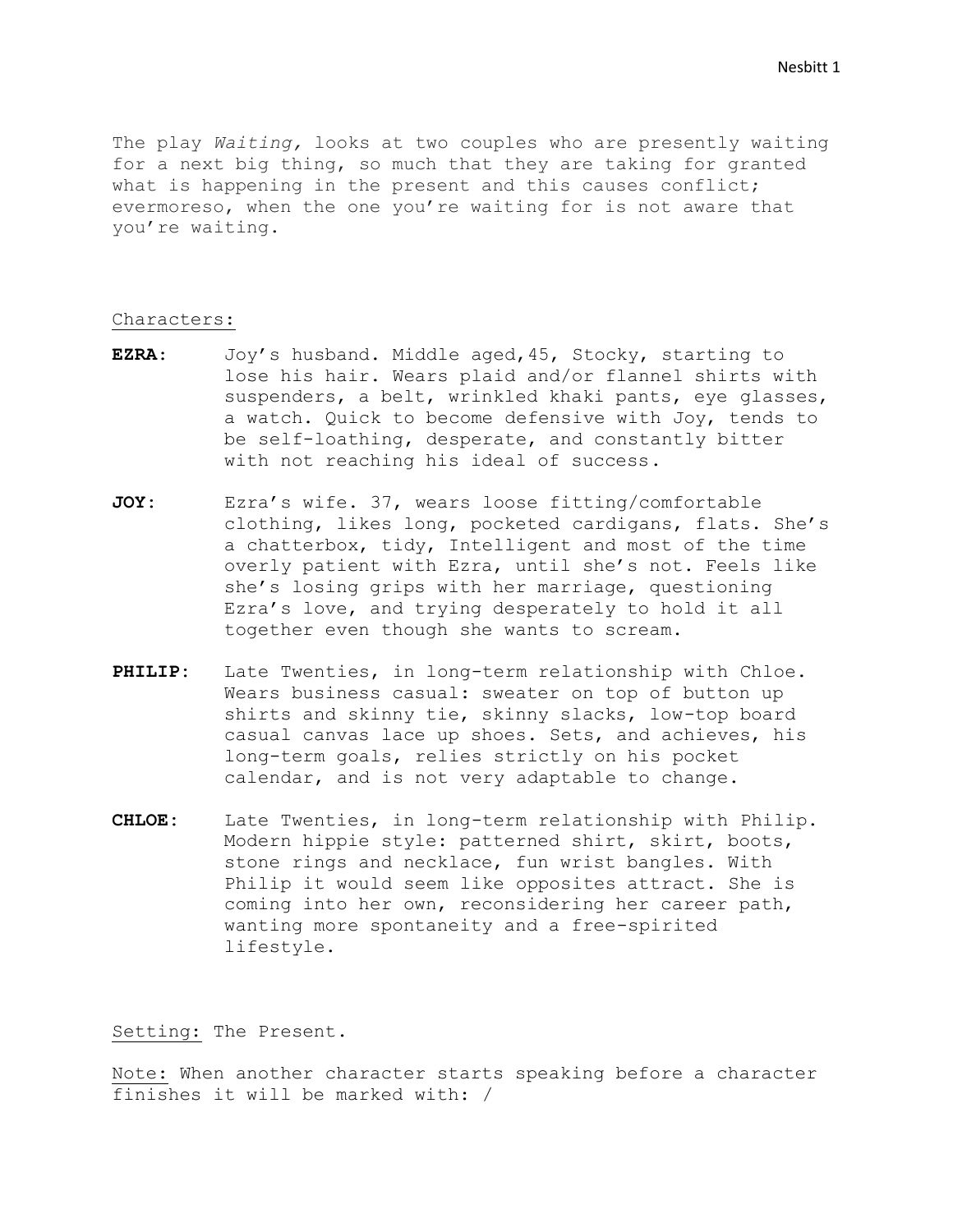## At Rise:

SR a small kitchen. SL a small pub with bar stools. Each setting is completely dark, or silhouetted, as the other one is lit.

> *Scene 1: Kitchen (Lights rise SR. Joy and Ezra are seated having dinner. Ezra finished eating, reading a newspaper. Joy eating her food.*

*(Moment of Silence)*

JOY

Ezra?

EZRA *(Reading his paper)*

Joy?

JOY

How was your day? How'd the meetings go-

## EZRA

Fine.

*(Another silent moment. Ezra more content with it than Joy.)*

JOY

What are you reading about?

EZRA

Nothing, I'm thinking of starting my crossword.

JOY

Can we just have a nice dinner *together*? I want to hear about your day-

EZRA *(Still reading paper.)* Like I said, it was fine.

JOY

EZRA?

EZRA *(putting down his paper.)*

Joy.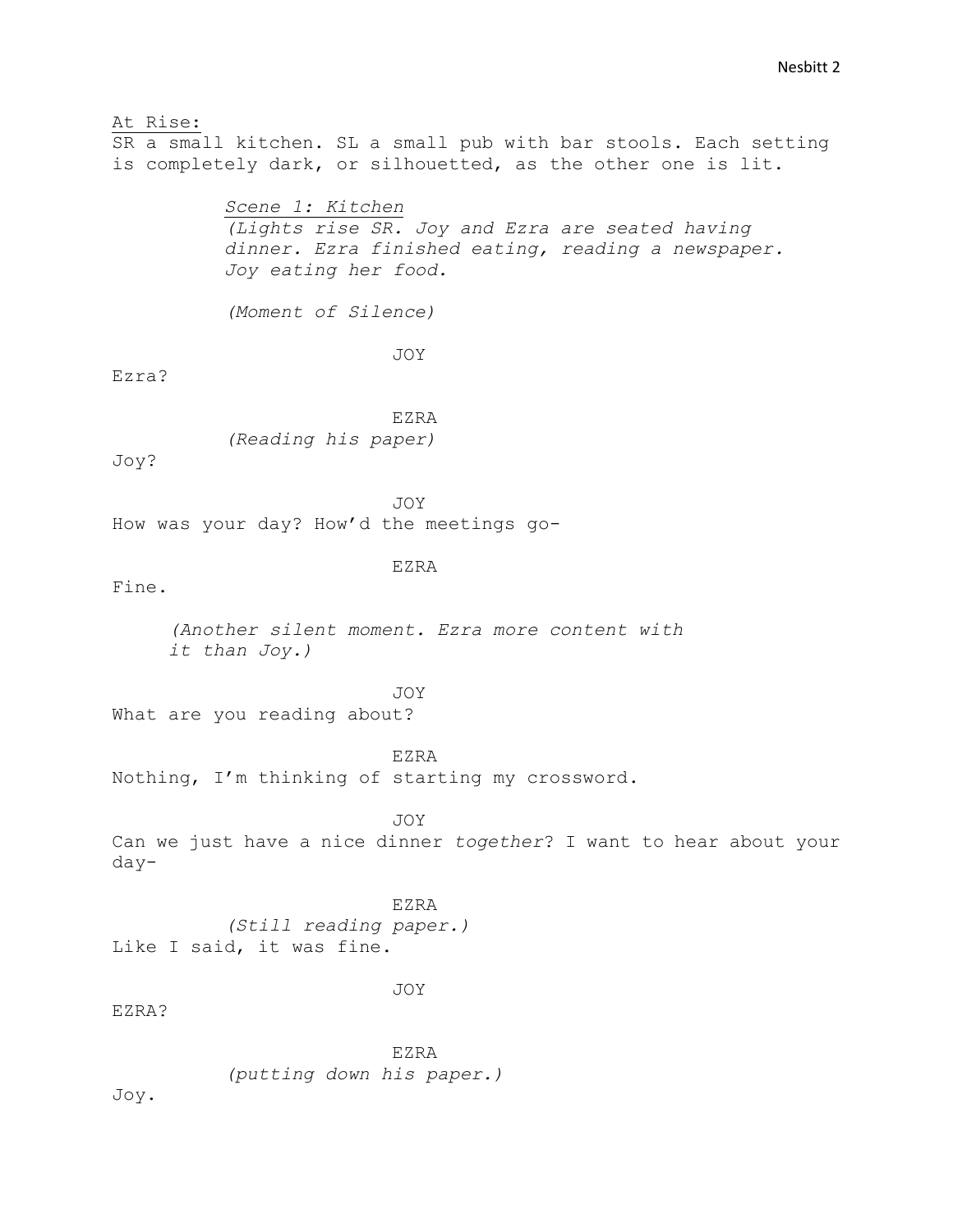JOY

I want to talk about having a baby.

EZRA You know that I don't think it good-

JOY

Good-timing, yeah, but I'm not in my prime anymore Ezra. I want little baby snuggles and picnics at the park with a mom's group. Besides that, imagine / the love a child could bring us!

EZRA

I can imagine the two AM feedings, my boss wondering why I'm half asleep all the time. I need to focus, Joy.

JOY Doesn't your boss have / kids?

EZRA

No, he doesn't.

*(Ezra goes to the liquor cabinet and pours himself a bourbon on the rocks.)* 

JOY

Is all you care about anymore work? It's exhausting. I miss you…I miss us.

*(Lights Down Ezra and Joy.)*

*Scene 2: Bar*

*(Lights rise SL PHILIP and CHLOE are seated at the bar. Music plays.)*

PHILIP

Can I ask you a question? *(not entirely waiting for a response)*  I was reading the paper the other day when I came across this pol. The pol stated that most men know that they want to marry a girl, or not, after a year and a half into the relationship.

CHLOE

Where'd you read that... you think that's true?

PHILIP

It just got me thinking…Chloe…have you ever thought about wanting to marry me?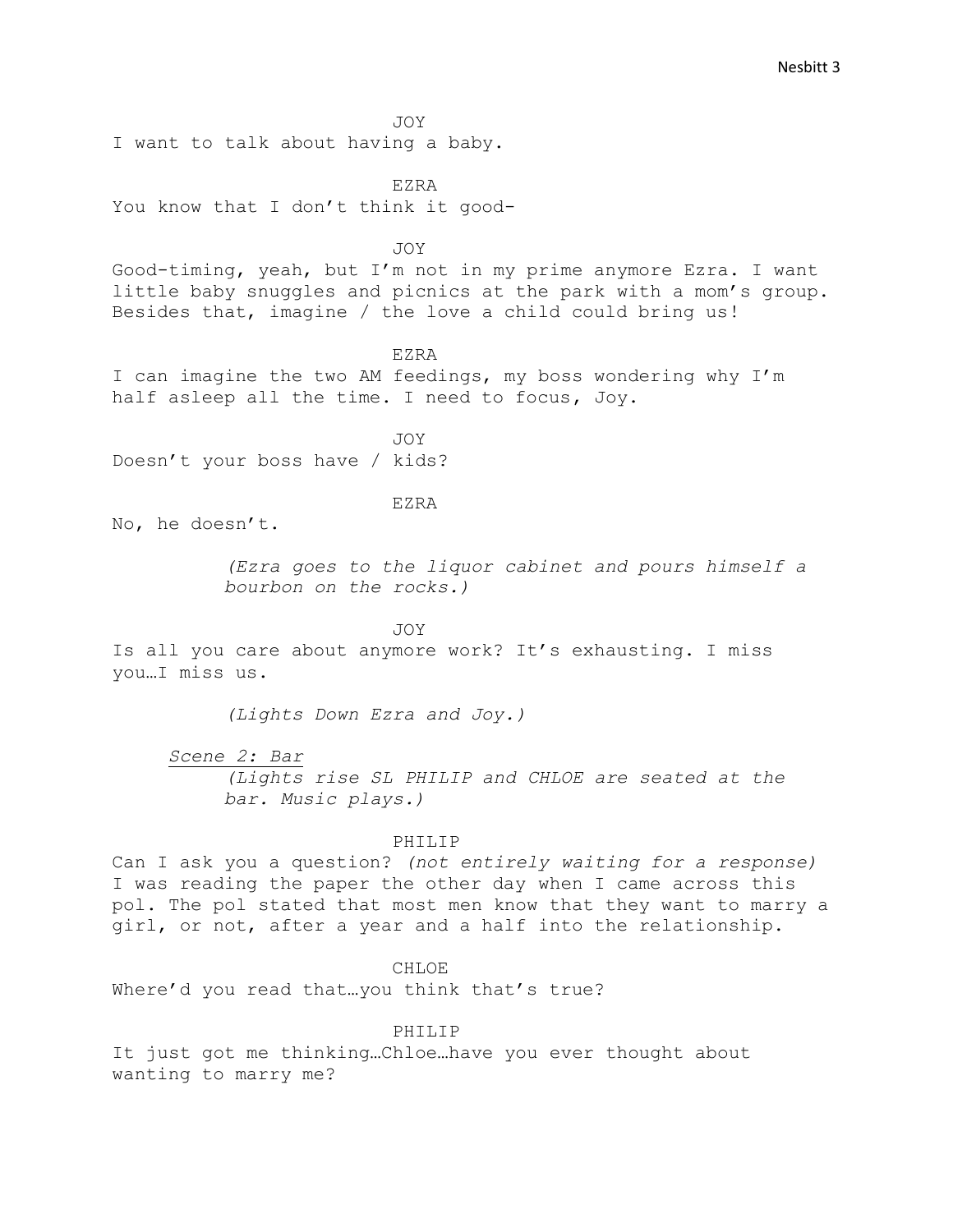CHLOE

Sure.

PHILIP

When? Cause you haven't given me any sign to let me know that you've been thinking about it!

#### CHLOE

I don't know-

## PHILIP

Well I think about marrying you all the time lately! / I was watching DR. OZ and if you don't get married in your thirties, the chances that you will by 40 drops 43%!

CHLOE

Really?

CHLOE

*(After Philip finishes his line above.)*

What?

## PHILIP

They also were saying how Newsweek had an article and if you were single at the age of 40 you were more likely to die in a terrorist attack then ever say I do!

CHLOE

I'm 26! (*sudden realization)* oh my god…are you proposing to me…right now?

PHILIP

Do you want me to?

CHLOE

Sure…Someday, maybe.

PHILIP

Sure? Someday, maybe?!

## CHLOE

I don't know…Phil…

## PHILIP

Can you just answer a question for once with something definitive, something truthful?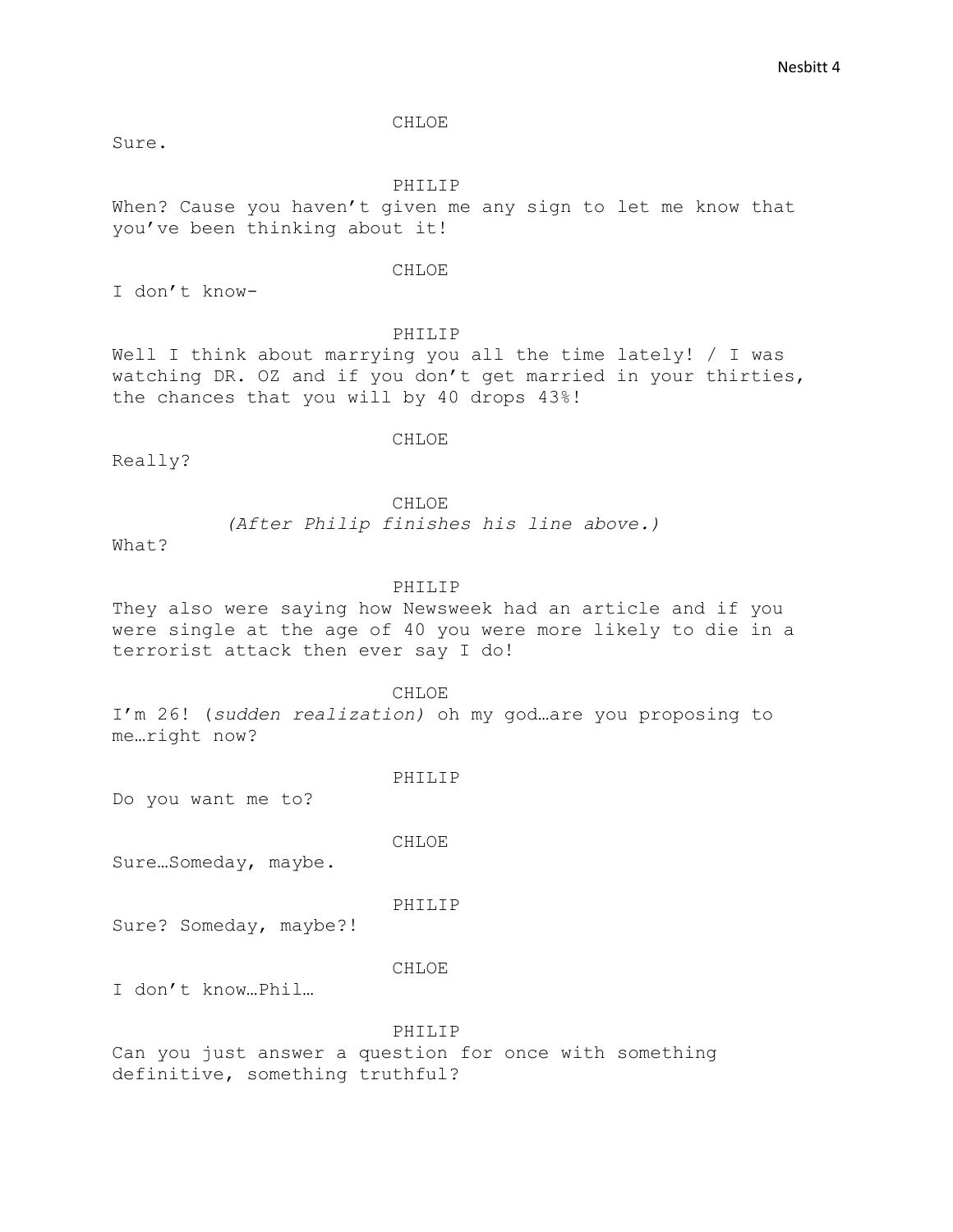#### CHLOE

I am being truthful! / Stop attacking me!

*(downs the rest of her beer)*

PHLIP

I just want to know what our future looks like. I'm not attacking-

CH<sub>LOE</sub>

I…I'm going to get another round.

*(Lights down SL on CHLOE and PHILIP. Lights rise SR to Ezra and Joy.)*

JOY

Our anniversary is coming up. I thought we could go to the cabin…get all cozy by the fire, have some us time, unplug, take a jacuzzi bath… *(no response from Ezra, now fidgeting with and cleaning his glasses.) …*Okay then, how about we go down to the pub, go dancing like we always used to do.

EZRA

Actually, Joy…something has been on my mind lately...I've been wondering if you could pick up some more hours at work.

JOY

This is about last week? There is nothing wrong with needing to take days off. unlike you, I don't feel like working 261 days a year.

EZRA There are 365 days in a year Joy.

JOY Actually, in a non-leap year there are 52.14 work weeks in a year minus weekends, multiply that by 5 and you get 261.

EZRA

Well actually you get 260.8-

JOY

Whatever. *I'm* going to use my sick days if I want to!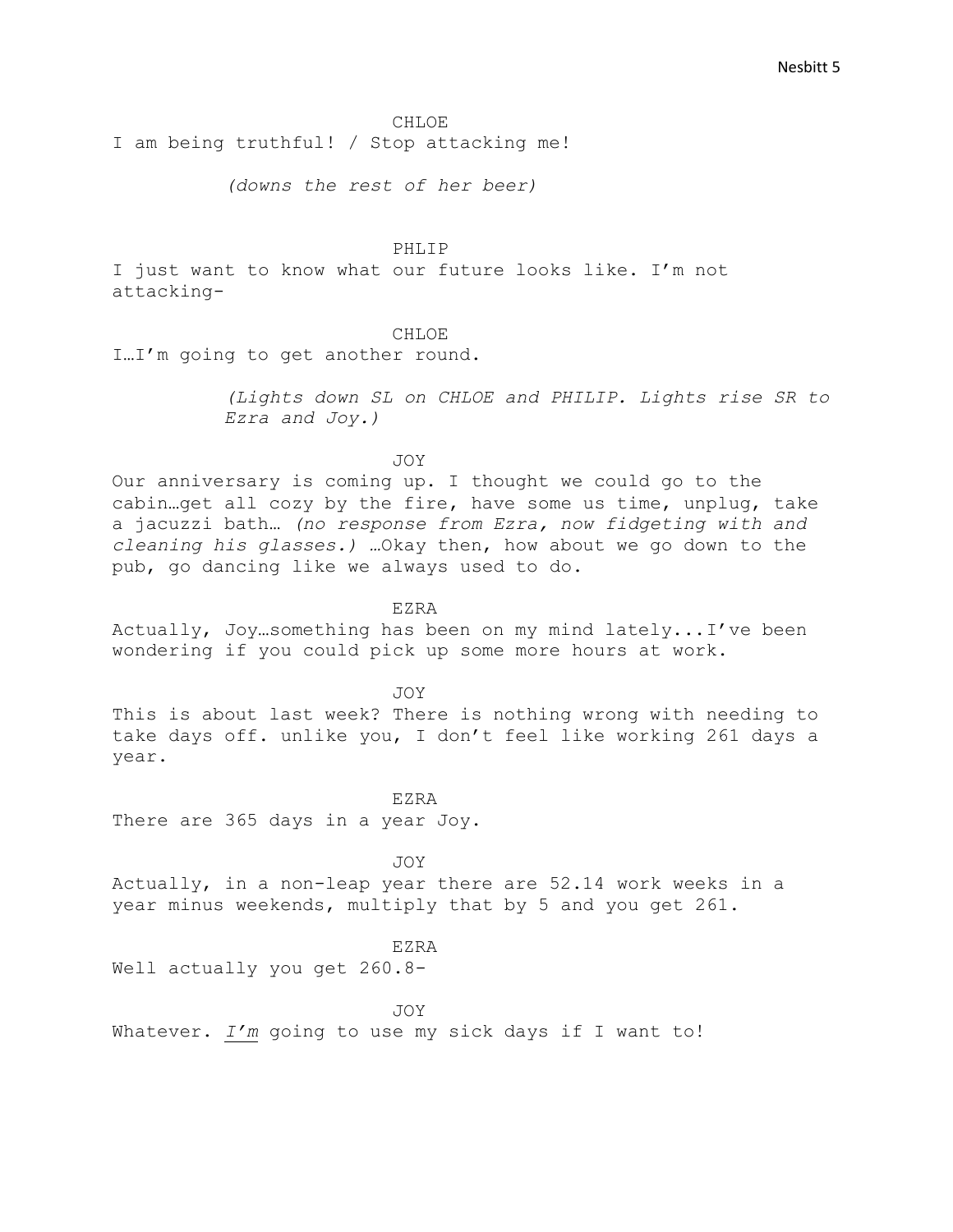ERZA

Most of the time you're not even sick. They're called sick days Joy, not personal days.

JOY

Will you just stop?... It wouldn't hurt you to use one of your *sick* days and take a *personal* day with me once and a while. Where the hell did your spontaneity go? Let's-

### EZRA

I don't have time to be spontaneous.

JOY

Your mind is sooo consumed lately. *(lingering pause)* There's something I've been meaning to tell you to Ezra-

EZRA

My boss let me go / a few months ago.

JOY

What!?!

#### EZRA

I've been going to stupid interviews that I find in the paper. Damn-it! Why can't there be just one good job for me / in all these listings?

JOY

A few months ago,…you don't have time for spontaneity?!

### EZRA

I thought I would have work by now. Hell, I never thought I'd get laid off in the first place. I thought at my age I'd have a great job. So, that we…so that I would not have to spend ALL my time in a fucking cubical and have time to start a family! But no. Instead I've lost almost all our savings paying my part of the bills these last few months, and for what? To come home to you nagging at me all the time about wanting a fucking baby. I can't do this.

JOY

EZRA

You don't mean that…I don't nag you *all* the time…

Joy.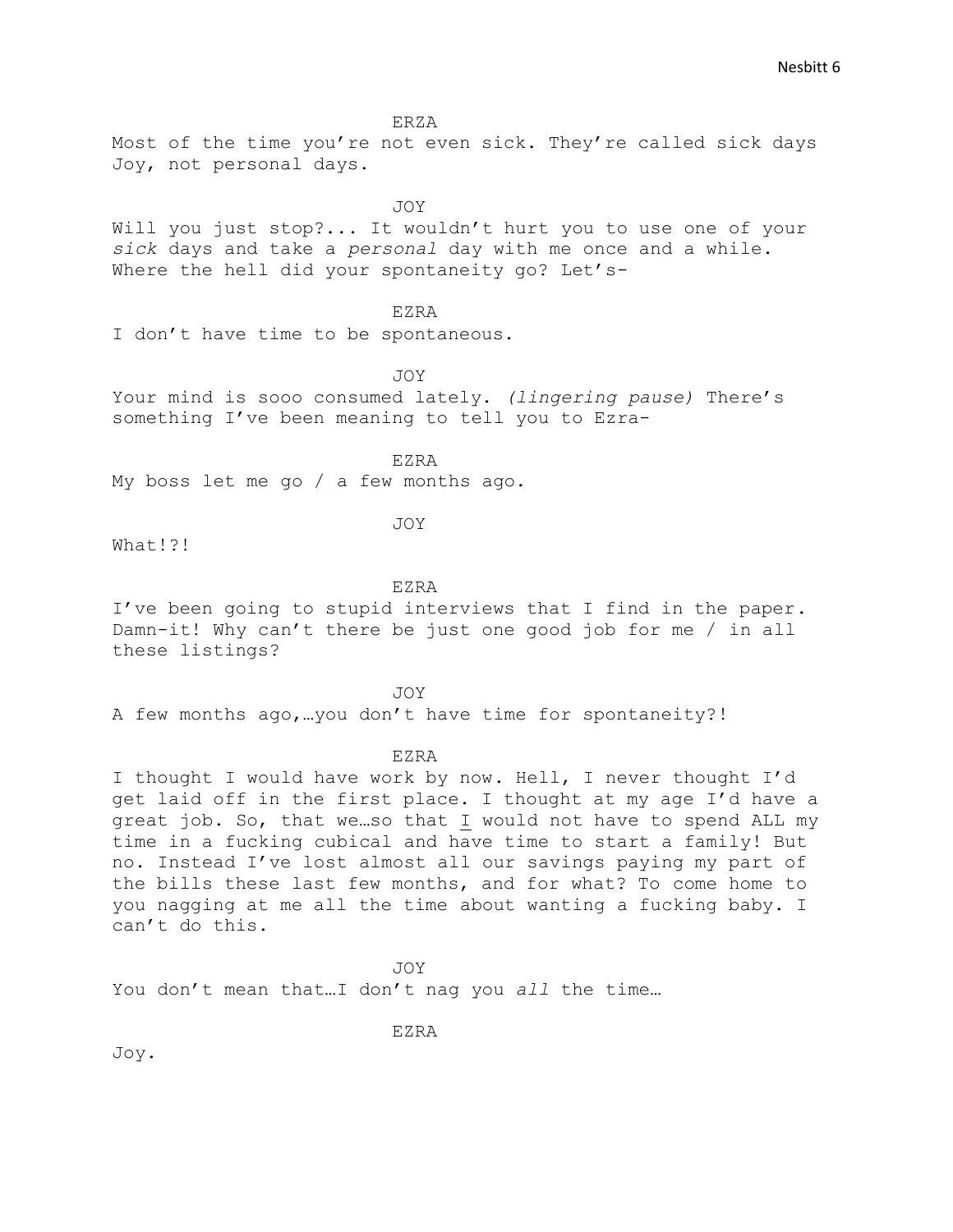JOY

*(In haste)* I'm going out for a bit / I need some fresh air.

JOY!

EZRA

JOY

No! Maybe if that's how you truly feel, it's best if you're not here when I get back.

> *(Lights Down SR on Ezra and Joy. Lights up Cole and Page.)*

CHLOE I've been meaning to talk to you about something.

PHILIP

Okay?

CHLOE

I dropped out of my Master's program.

PHILIP

You did / what!?!

CHLOE

I need some time to think. I think I'm gonna hit the open road for a bit.

## PHILIP

Oh? Because of your newfound obsession with Kerouac.

#### CHLOE

What's so wrong about wanting to get an RV and explore…I need to find my inner self…my true calling. It's not here getting a master's in Education Admin. That's not what I want anymore. Public, government funded, education, in my opinion, has stopped caring about fulfilling the needs of *all* the children it serves.

PHILIP

Yeah, and that's why we want to work in Administration. To change that!

CHLOE

Jack says that one should live; travel and have adventures, and that I shouldn't be sorry.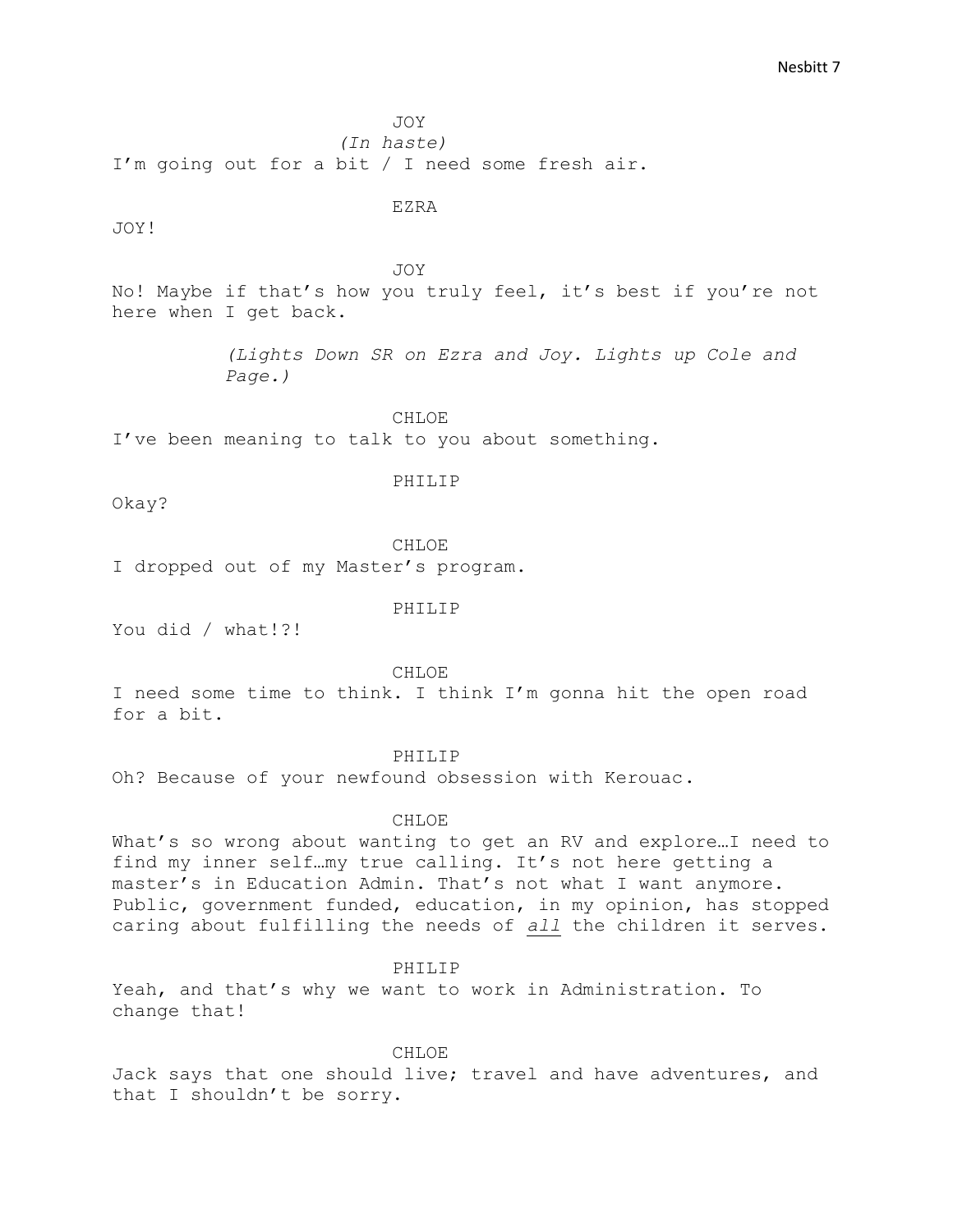## CHLOE (CONT'D)

*(Pulls out "On the Road" out of her purse.)*  He says that… (finding the page) "things are so hard to figure out when you live from day to day in this feverish and silly world." … and that's how I feel right now. I'm not going to figure out anything here.

#### PHILIP

Maybe we should cut you off / for the evening.

**CHLOE** 

I'm not even tipsy…Philip…You should come with me.

PHILIP

You're not being logical. I don't want to travel. I'm just about to start my career, get-

## CHLOE

You want to play it safe.

PHILIP

You need to grow up! Stop running around with these hair-brained false ideals.

## CHLOE.

I happen to enjoy my ideals.

#### PHILIP

Your ideals are nonsensical.

#### **CHLOE**

*(gets up)*

I don't want to fight…I'm going to head home.

*(Phillip rises, trying to stop her.)*

NO! you just said my ideals are nonsensical.

*(CHLOE Exits. Philip pours another beer. JOY enters and sits at the bar next to Philip, a moment of silence.)*

JOY I didn't expect this place to be so crowded.

## PHILIP

It is Friday night.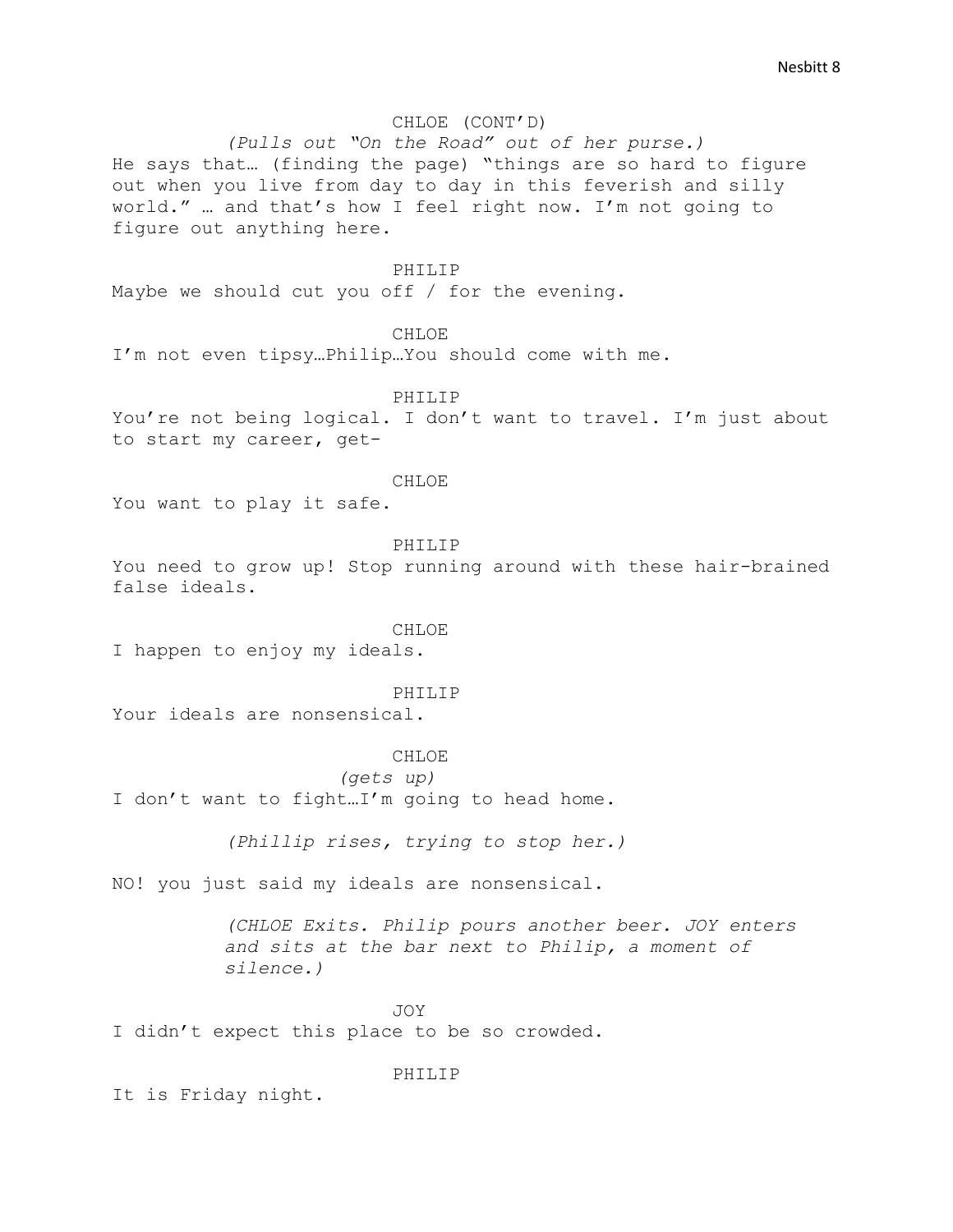JOY Good old Friday night. PHILIP *(fills a glass and passes it to JOY.)* Here! I need some help with this. JOY That's okay-PHILIP Nope. No excuses. JOY Are you always this indiscriminately friendly? PHILIP Nope. JOY Thank you, but-PHILIP Ahh, you must be more of a wine drinker. Bartender! It's on me, white or red? JOY Red…actually, I don't know what I'm in the mood for. I didn't really come in for a drink per se. PHILIP Why would you come, here, if not to have a drink? JOY For nostalgia? PHILIP Oh… JOY I'm pregnant. *(Phillip takes back the beer he tried to push on her.)* 

JOY That's the first time I've said that out loud. I'm pregnant!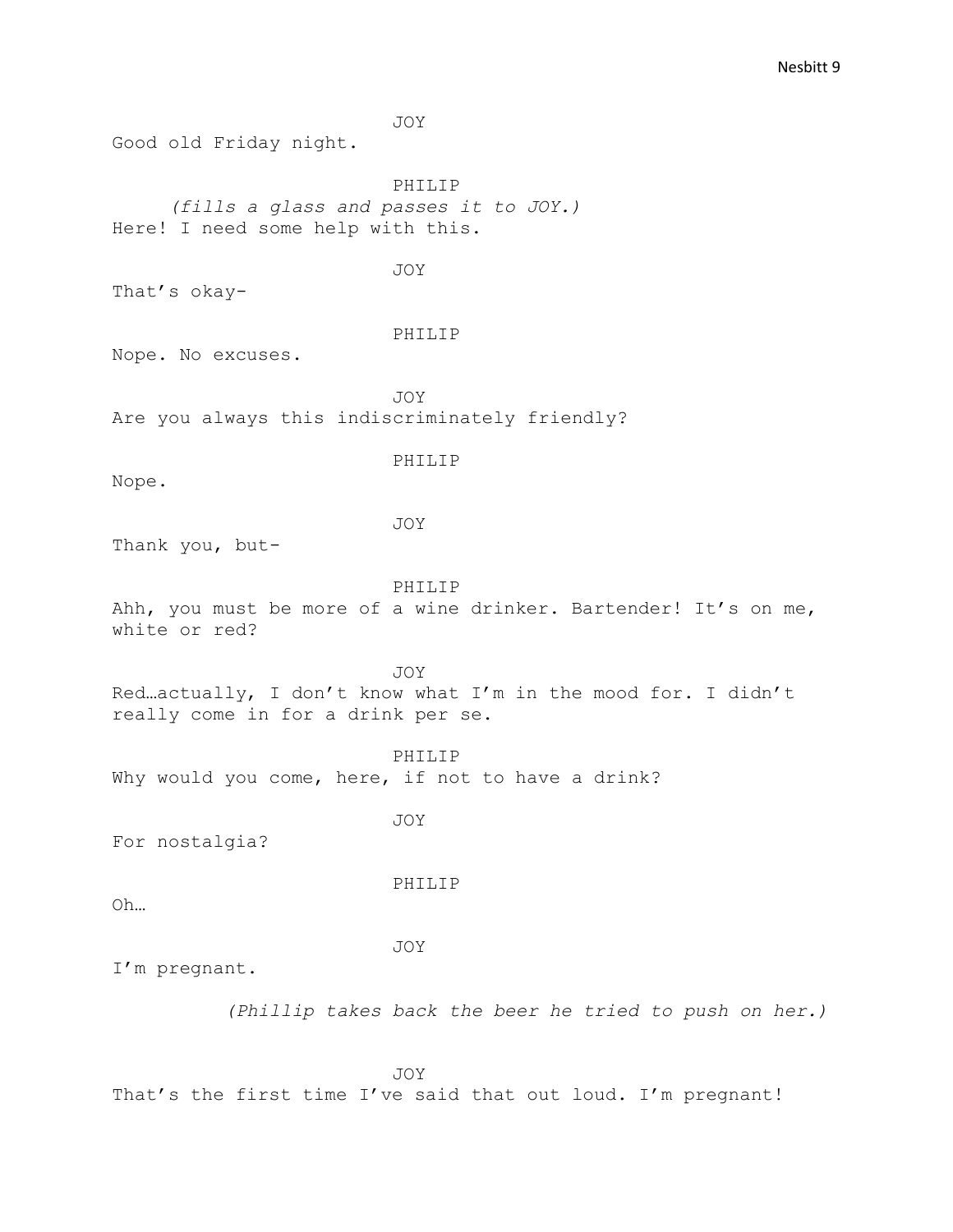Congratulations!

JOY

*(quickly rambling, almost running out breath.)* I've been trying to tell my husband, but no, instead we fight-God-think about the fights we'll have about my maternity leavehe continually makes everything about him, it's always about him. Sorry. Here you are, probably having a really good night, and now I'm here word vomiting all over you.

PHILIP

If only there was a playbook. I bet we'd be running it straight down the field.

JOY I bet I could write you a playbook.

#### PHILIP

You a writer?

JOY

NO, accountant.

*(Pause)*

PHILIP

Question. Why is it that only women are known to be hormonal ticking time bombs?

JOY

I don't know. Why is it that men get to be fertile till death? If you ask me, it really creates a damper on syncing our futuristic timelines.

PHILIP

That's funny. My girlfriend just stormed out because I wanted to, as you say, sync *our* futuristic timelines…

JOY

What does she want?

PHILLIP To waste time, buy an RV, and explore the world.

JOY

That sounds awesome!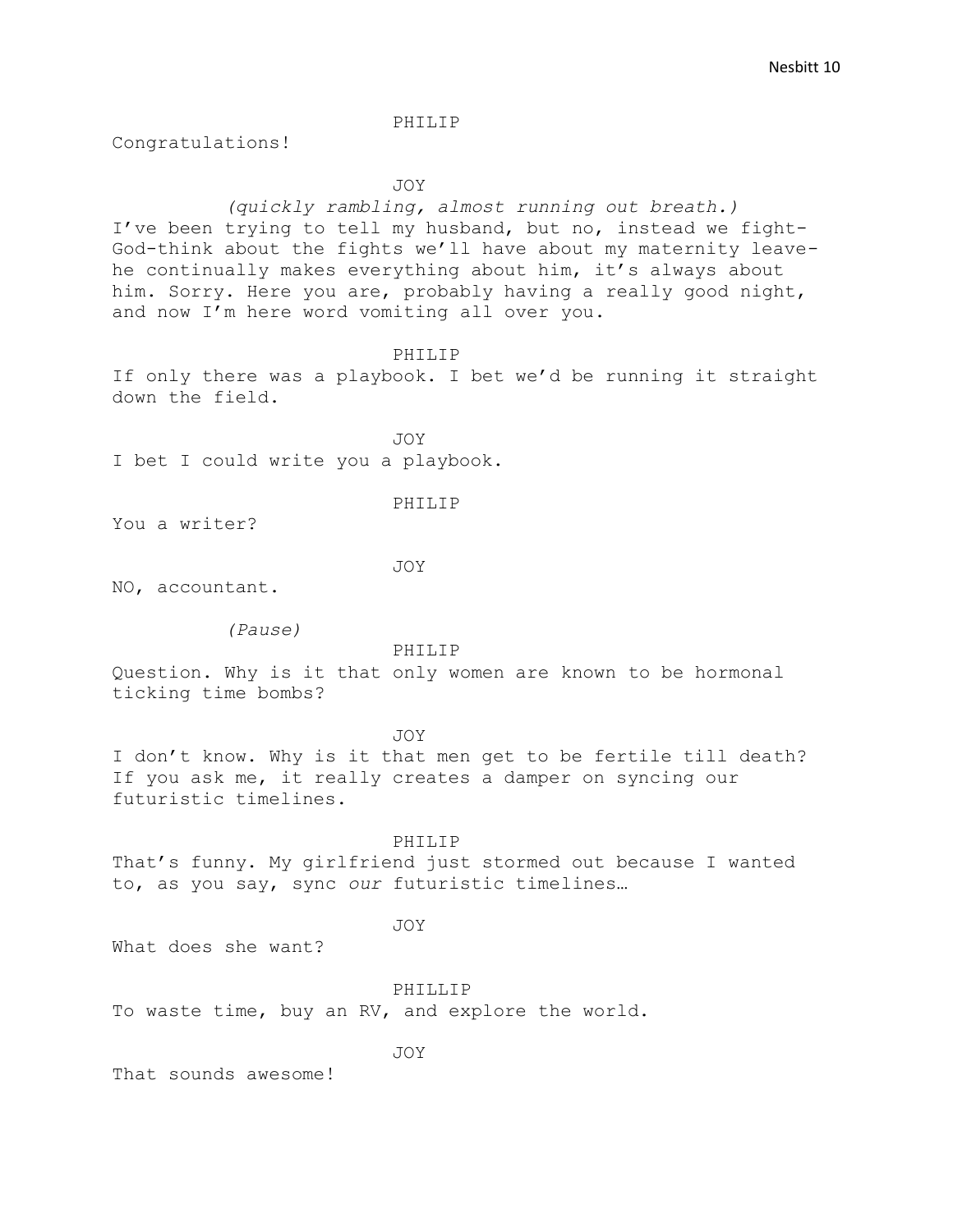I don't have time to jump into an RV!

JOY

Why not?

PHILIP

Because I should begin my career, make a name for myself.

JOY

Nonsense.

#### PHILIP

How is that nonsense?

JOY

Does it have to be one way or the other, why can't you do both?

PHILIP

Sometimes you have to do things you don't want to do.

JOY Who told you that, your mother?

#### PHILIP

Well yeah, but-

JOY

You want to know the truth? The truth is, in life you never really know what curveballs you'll be thrown. So, sometimes, we just need to stop and smell the joys of spontaneity!

PHILIP Don't you mean stop and smell the roses?

JOY

Whatever floats your hat. You know, I would love to jump in my RV and get away right now.

### PHILIP

Don't you *need* to work for a living?

JOY You do realize that most people don't work 365 days a year, right-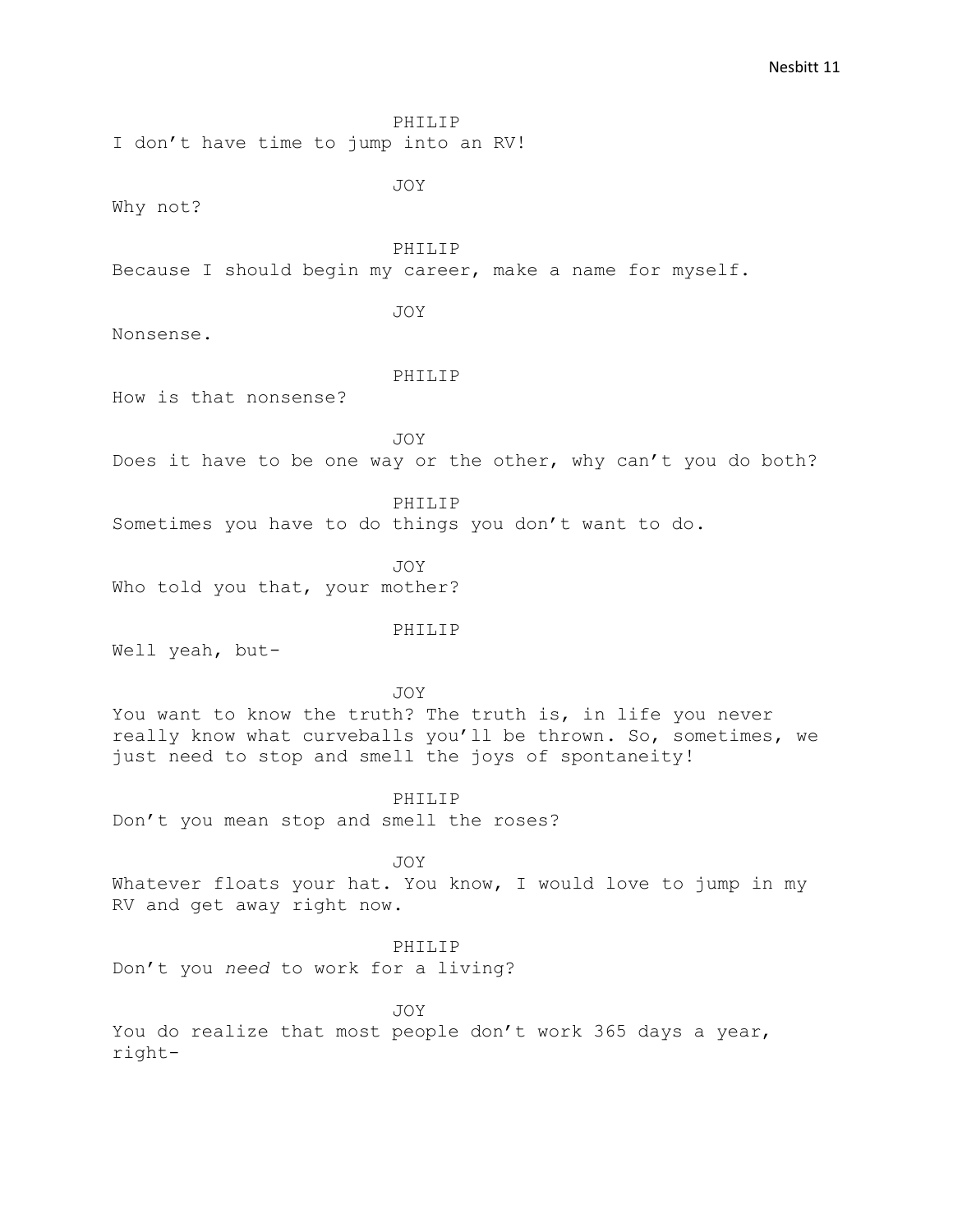Well yeah / no need to get snooty about it.

JOY

And that when you do get a job you're usually eligible for paid, or even unpaid, leave?

#### PHILIP

Sure.

## JOY

Hell. I've been at the same job for so many years that I've accumulated all sorts of paid leave. Don't get me wrong, I'm not telling you not to put in the work. I'm just saying, in my opinion, people shouldn't feel bad about taking some personal days once and a while.

#### PHILIP

Where would you go?

JOY

What?

## PHILIP

In your RV, where would you go?

JOY

Up north to my old cabin for a couple days I guess. Who am I kidding, my RV's been in storage for so long I probably should just sell the old gal.

## PHILIP

Or… maybe it's not such a hair-brained idea to dust it off and hit the open road, and like you said, smell the joys of spontaneity a little.

JOY

Don't encourage me.

#### PHILIP

Why not?

JOY

Because I might just go bananas, jump behind the wheel, and drive into a never-ending highway of bliss.

*(They share a laugh.)*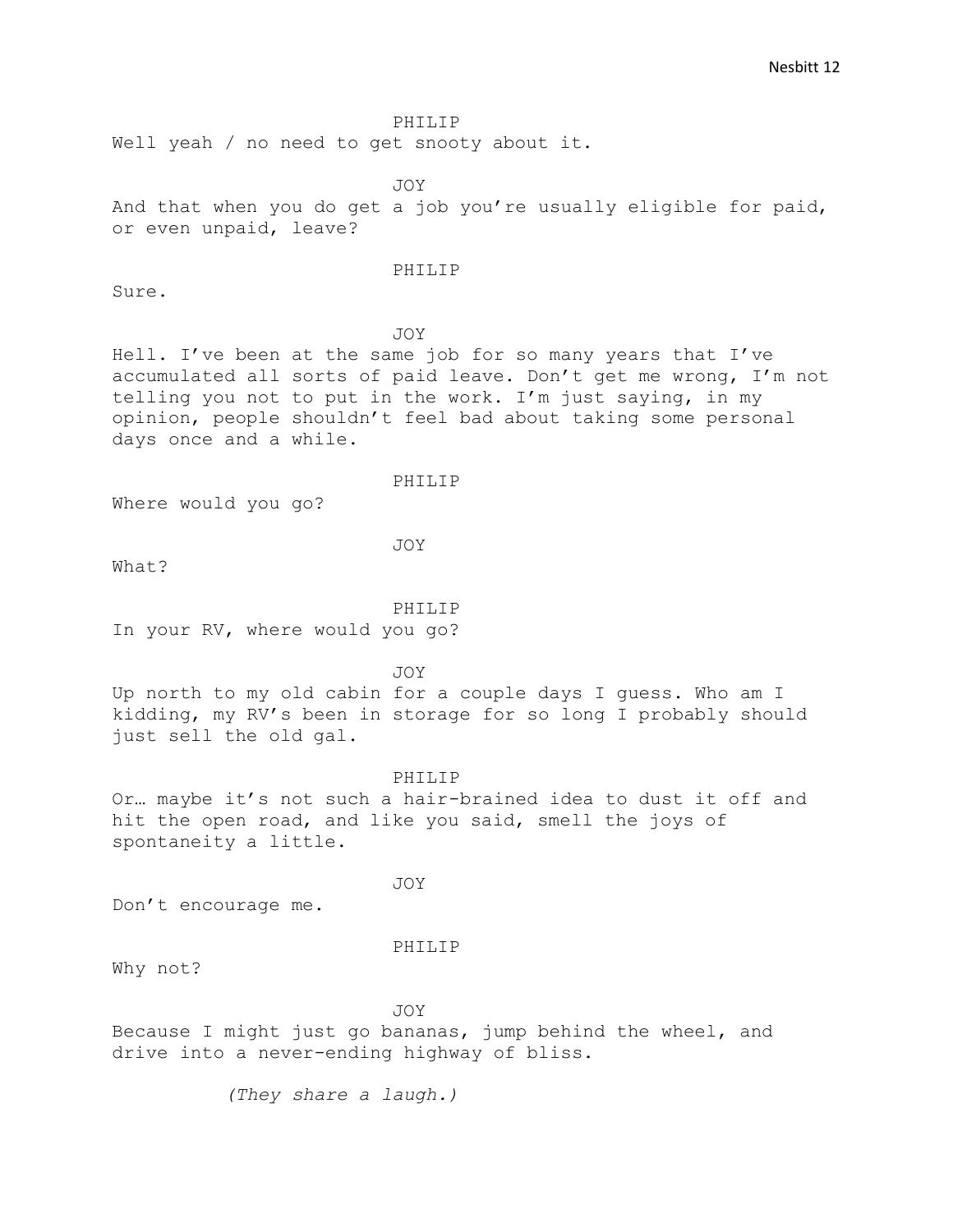How about we stick to "everything in moderation" for now. I really should go.

> *(Joy nods. Philip, putting some money on the bar, starts to leave. Joy gives him her business card; he reads it.)*

> > PHILIP

Joy, that suits you. I'm Philip. I really hope everything works out.

JOY If you end up needing an RV call me. Who knows, I might could just loan it to you.

> *(Philip Exits. Joy looks at her phone, dials, leaves voicemail.)*

Hey. Letting you know I'm okay…I saw you called, several times. My phone was on silent… *(EZRA Enters*) …it's a relief to finally know why you've seemed so distant lately…I need to tell you somethi-

EZRA

JOY! Why didn't you answer? I've been looking all over the place for you.

JOY

EZRA, *I'm—*

EZRA No. I'm the one who should be sorry. I didn't mean to tell you like that.

JOY

But you did.

EZRA I should have been more truthful with you.

JOY

You think?

EZRA Maybe we could go up to the cabin.